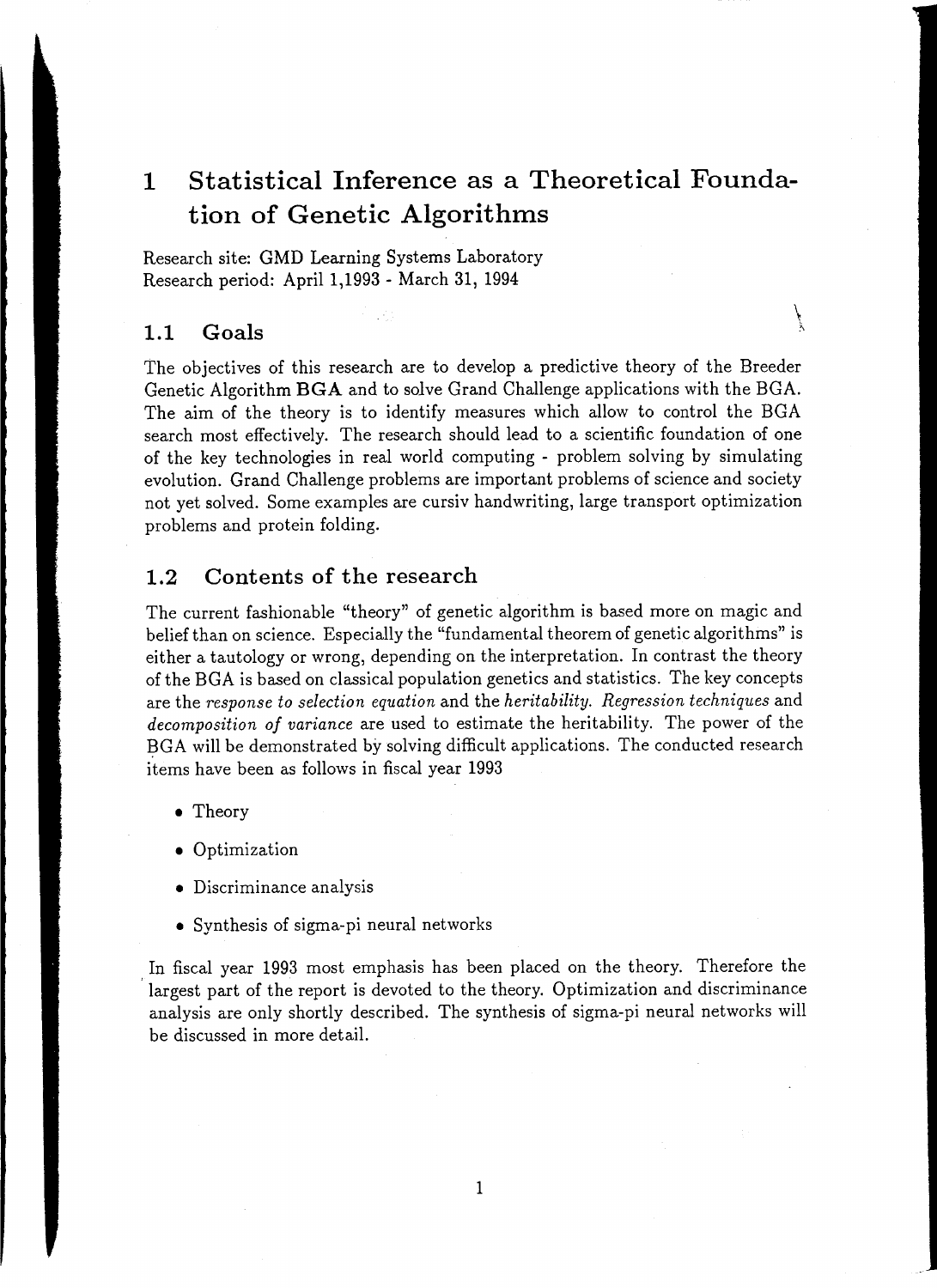# 1.3 Results

# 1.3.1 Theory of the breeder genetic algorithm

# A. Introduction

Evolution of natural organisms is based on three major components - reproduction, **variation** and selection. Some reproductions of natural organisms occur with "failures" called mutations. A more systematic variation of the genetic material happens in sexual reproduction. Each parent contributes half of its genetic material to the offspring. This method of variation is called recombination. The offspring will be **identical** to the parents if the parents are genetically equal.

Variation is necessary to allow selection to work. Selection in nature is very difficult to define precisely. The term was introduced by Darwin [7] very informally. *•The preservation of favourable variations and the rejection of injurious variations, I* call *Natural Selection.*" But how can an observer predict which are the favorable **variations?** The favorable variations are the variations which are preserved! The **variations** can only be judged after they have competed in the "struggle for life." Natural selection is no independent force of nature, it is the result of the competition of natural organisms for resources.

In contrast, in the science of breeding the above problem does not exist. The **sele**ction is done by human breeders. Their strategies are based on the assumption that mating two individuals with high fitness more likely produces an offspring of high fitness than two randomly mating individuals. The *Breeder Genetic Algorithm*  BGA introduced in [23] is based on the science of breeding. The science is part of applied statistics. A major component is the regression of parent and offspring.

In this report we first introduce the basic concepts, the *response to selection* and the *heritability.* Then the major theoretical results will be summarized. They have **been** obtained for a rather simplified additive genetic model. Nevertheless its behavior is surprisingly complex. The model has the same importance as the "ideal gas" in thermodynamics. The model needs already five parameters. In the last sections the statistical measures will be applied to complex fitness functions.

#### B. Natural vs. artificial selection

The theoretical analysis of evolution centered in the last 60 years on understanding evolution in a natural environment. It tried to model *natural selection.* But modelling natural selection is difficult. Natural selection is not an independent force of nature, it is the result of the competition of the organisms in their struggle for life. Usually biologists introduce another term, the fitness of an individual which is defined as the number of offspring of that individual. This fitness definition cannot be used for prediction. It can only be measured after the individual is not able to reproduce any more.

*Artificial selection* as used by breeders is seldom investigated in textbooks on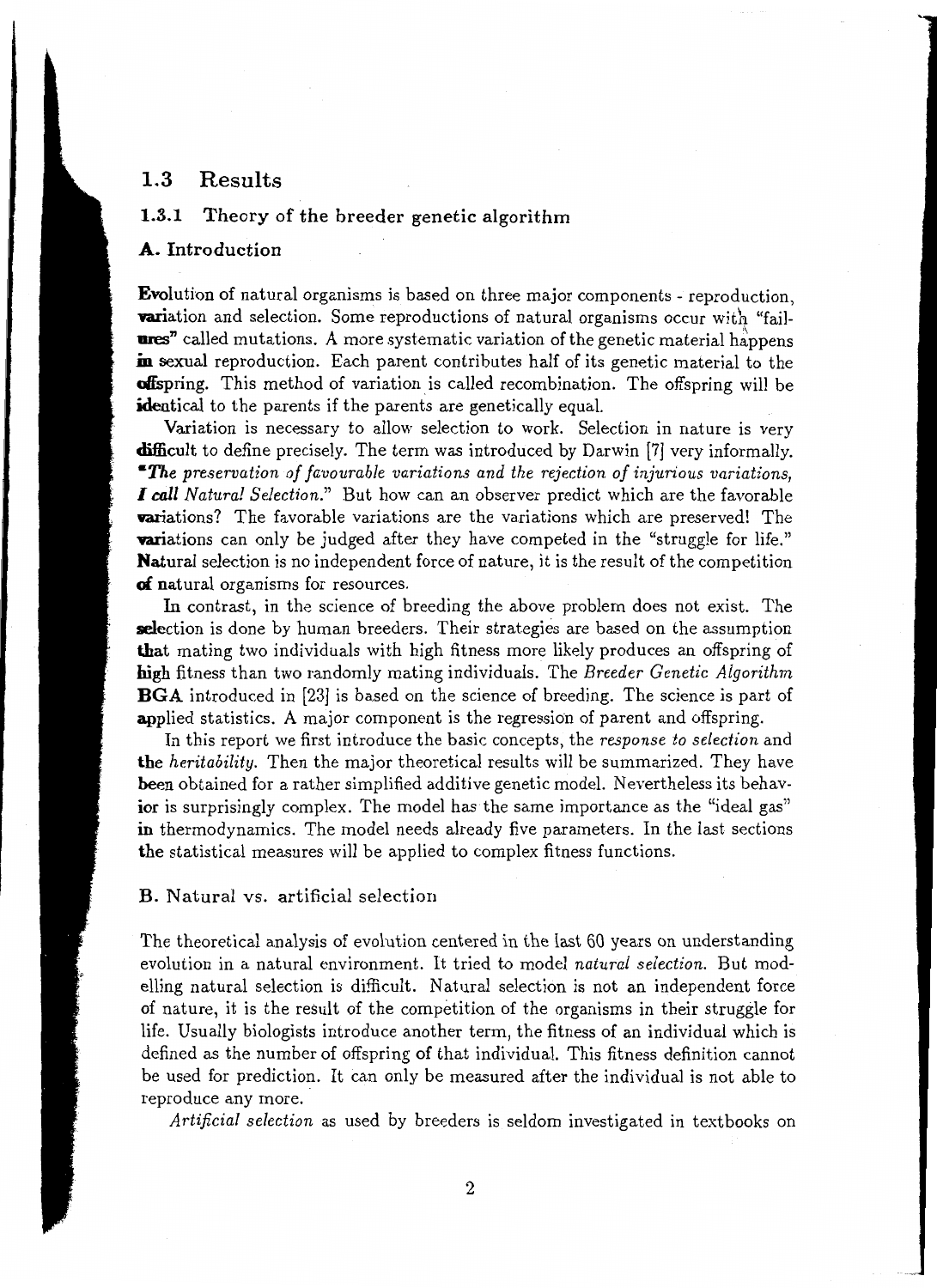evolution. It is described in more practical books aimed for the breeders. We believe that this is a mistake. Artificial selection can be seen as a controlled evolution experiment. It can be used to isolate and understand specific aspects of evolution. Individuals are selected by the breeder according to some trait. The prediction of the outcome of a breeding experiment plays a major role for the breeder.

Darwin recognized the importance of artificial selection. He devoted the whole first chapter of his book to artificial selection by breeders. In fact, artificial selection independently done by a number of breeders served as a model for natural selection. Darwin wrote: "I have called this principle by the term Natural Selection in order to mark its relation to man's power of selection."

In this section we will analyze artificial selection by methods found in [10], [5] and [3]. A mathematically oriented book on quantitative genetics and natural selection is [6]. Proportionate selection which is used by the simple genetic algorithm [15] can be analyzed by the same methods. A detailed comparison can be found in [23] [22].

The change produced by selection that mainly interests the breeder is the *response to selection,* which is symbolized by *R. R* is defined as the difference between the population mean fitness of generation  $t + 1$  and the population mean of generation *t. R(t)* measures the expected progress of the population.

$$
R(t) = M(t+1) - M(t) \tag{1}
$$

Breeders measure the selection with the *selection differential,* which is symbolized by S. Let the selected parents be denoted by  $P_s$ . Then  $S(t)$  is given by

$$
S(t) = M(t, P_s) - M(t) \tag{2}
$$

 $S(t)$  is defined as the difference between the mean fitness of the selected parents and the mean fitness of the population. The breeder tries to predict  $R(t+1)$  from  $S(t)$ . This regression is shown in figure 1. The curves represent the fitness distribution of the phenotypes at generations *t* and  $t + 1$ .

Breeders often use *truncation selection* or *mass selection* as shown in figure 1. In truncation selection with threshold T, the T  $%$  best individuals will be selected as parents. T is normally chosen in the range  $50\%$  to  $10\%$ .

The prediction of the response to selection starts with

$$
R(t) = b_t \cdot S(t) \tag{3}
$$

The breeder either measures  $b_t$  in previous generations or estimates  $b_t$  by different methods. A method based on the regression of parents to offspring will be explained later. *b<sub>t</sub>* is called *realized heritability* in quantitative genetics. It is normally assumed that  $b_t$  is constant for a certain number of generations. This leads to

$$
R(t) = b \cdot S(t) \tag{4}
$$

There is no genetics involved in this equation. It is simply an extrapolation from direct observation. The response to selection is the product of the heritability and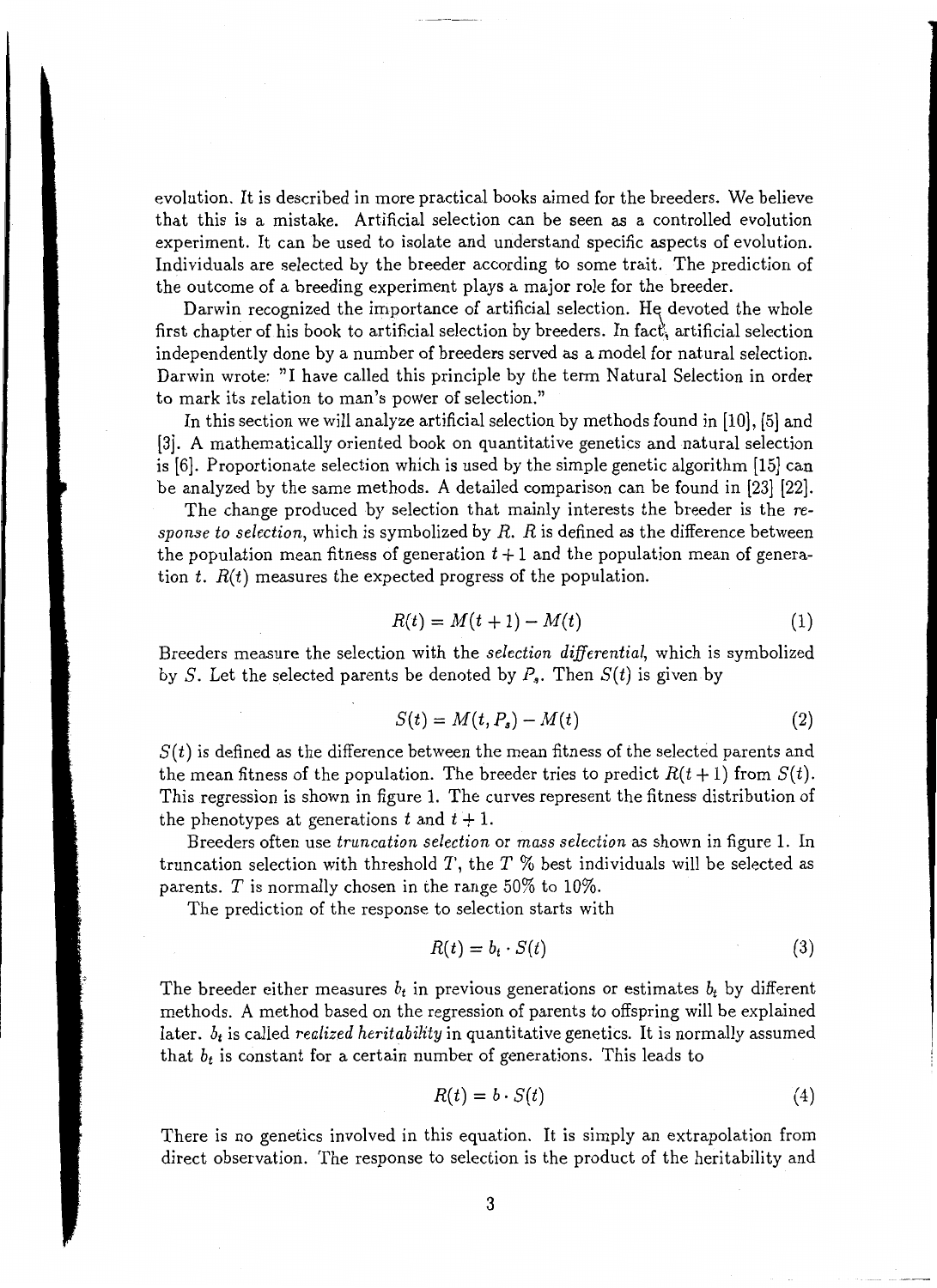| $T180\%$   50 %   40 %   20 %   10 %   1 % |  |  |             |
|--------------------------------------------|--|--|-------------|
|                                            |  |  | 1.76   2.66 |

# Table 1: Selection intensity.

the selection differential. The prediction of just one generation is only half the story. The breeder (and the GA user) would like to predict the cumulative response  $R_s$  for *s* generations of his breeding scheme.

$$
R_s = \sum_{t=1}^{s} R(t) = \sum_{t=1}^{s} b \cdot S(t)
$$
 (5)

 $\int$ 

In order to compute  $R_n$  a second equation is needed. In quantitative genetics, several approximate equations for  $S(t)$  are proposed [3], [10]. Unfortunately these equations are only valid for *diploid* organisms. Diploid organisms have two sets of chromosomes. Most genetic algorithms use one set of chromosomes, i.e. deal with *haploid* organisms. Therefore, we can only apply the research methods of quantitative genetics, not the results.

If the fitness values are normal distributed, the selection differential  $S(t)$  in truncation selection is approximately given by

$$
S = I \cdot \sigma_p \tag{6}
$$

where  $\sigma_p$  is the phenotypical standard deviation. *I* is called the *selection intensity*. The formula is a feature of the normal distribution. A derivation can be found in [3]. In table 1 the relation between the truncation threshold  $T$  and the selection intensity I is shown. A decrease from 50  $%$  to 1  $%$  leads to an increase of the selection intensity from 0.8 to 2.66 only.

If we insert (6) into (4) we obtain the well-known *response to selection equation* [10].

$$
R(t) = b \cdot I \cdot \sigma_p(t) \tag{7}
$$

The science of artificial selection consists of estimating b and  $\sigma_p(t)$ . The estimates depend on the fitness function. Applications can be found in [23), [22). Because of shortage of space we will just summarize the major theoretical results.

#### C. Summary of the major theoretical results

In this section we will just survey the results which can be found in [20),[22],[24],[2]. They are valid for fitness functions with additive gene effects. Let *n* denote the number of genes,  $N$  the size of the population.

We first consider populations with recombination and no mutation. Any finite population of size  $N$  will converge to a single genotype, even if selection is not ap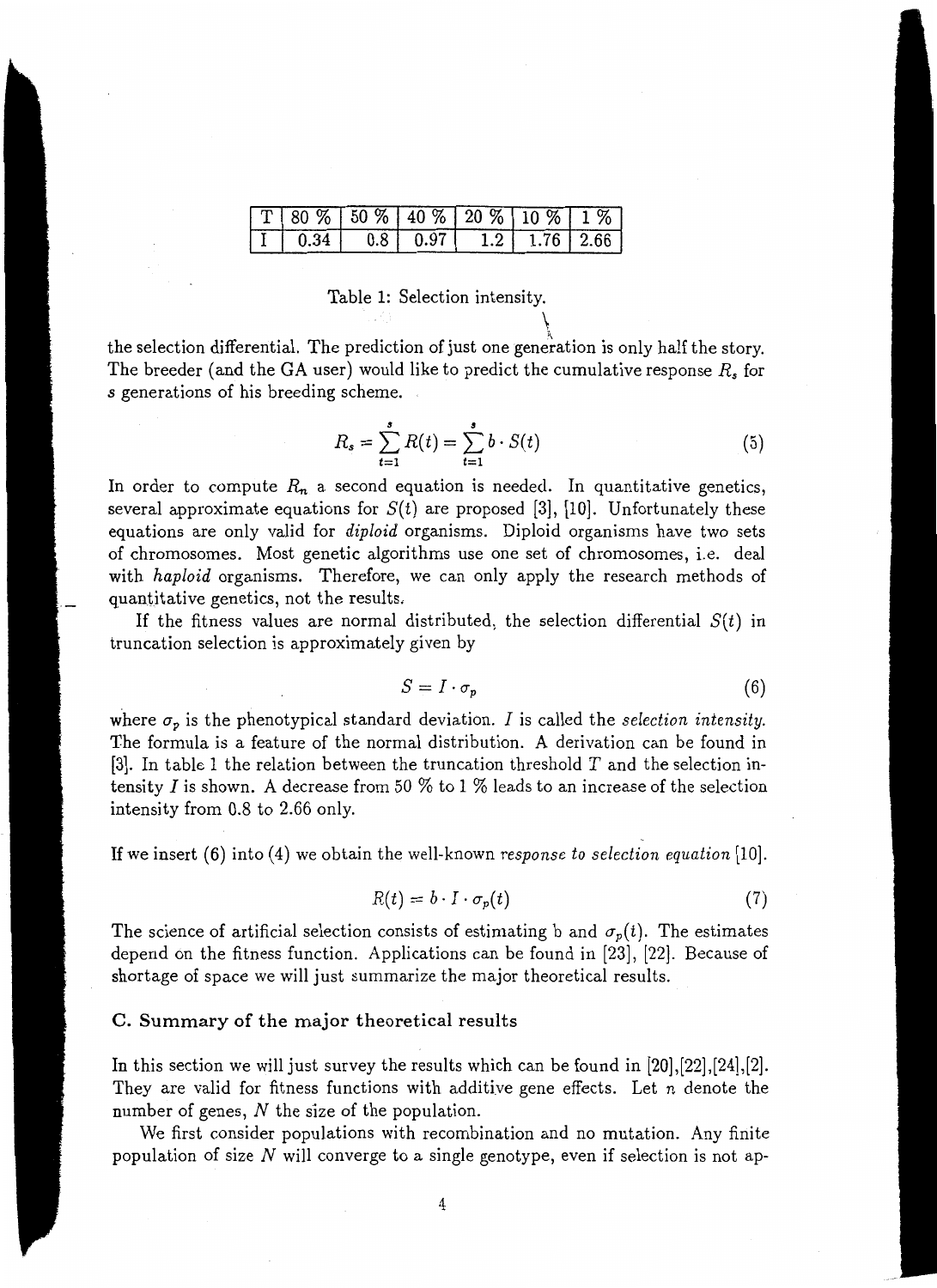plied. This effect is called *genetic drift.* The number of generations until convergence *GENe* is surprisingly low.

$$
GEN_e \propto N \cdot ln(n) \quad no\_sel, rec, no\_mut \tag{8}
$$

We now turn to truncation selection. If the size *N* of the population is larger than the *critical popsize* N\*, the minimum popsize to converge to the optimum with high probability, then we have

$$
GEN_e \propto \frac{\sqrt{n}}{I} \qquad true\_sel, rec, no\_mut, N \ge N^* \tag{9}
$$

Note that  $GEN_e$  is independent of N. The estimation of the critical popsize is very difficult. The dependence of  $N^*$  from  $I$  is nonlinear. Simulations have shown that *N\** increases for large selection intensities and for small selection intensities [24]. For small selection intensities this behavior seems surprisingly. But the reason is the *genetic drift* which reduces the variance of the population. We conjectured

$$
N^* = \sqrt{n} \cdot ln(n) \cdot f_1(p_0) \cdot f_2(I) \tag{10}
$$

Proportionate selection as used in the simple GA [15] selects too weak when the variance of the population gets small. The expected number of generations  $GEN_{1-1/n}$ until the favorable allele is distributed in the population with probability of  $1-1/n$ is given by

$$
GEN_{1-1/n} \propto n \cdot ln(n) \qquad prop\_sel, rec, no\_mut, N \gg 0 \qquad (11)
$$

This number is much larger than with truncation selection.

The analysis of recombination in small populations is difficult. We have shown in [24] the results in phase diagrams relating the posize and *GENe.* The phase diagrams can be divided into two areas. The border is given by the critical popsize *N\*.* 

We now turn to populations using only mutation. Mutation is a random search operator especially efficient in small populations. The most important result concerns the mutation rate. The mutation rate is defined as the probability of mutating a gene.

Rule of thump: The mutation rate  $m = 1/n$  where n is the size of the chromo*some is almost optimal {21 }.* 

For the above mutation rate the expected number of generations  $GEN_{opt}$  until the optimum is found has been computed for the  $(1 + 1)$ -strategy (one parent, one offspring; the better of the two survives).

$$
GEN_{opt} \propto n \cdot ln(n) \qquad sel, no\_rec, mut, N = 2 \qquad (12)
$$

Mutation in large population is inefficient. The scaling remains the same as for  $N=2$ . But it is still twice as efficient as proportionate selection with recombination [24].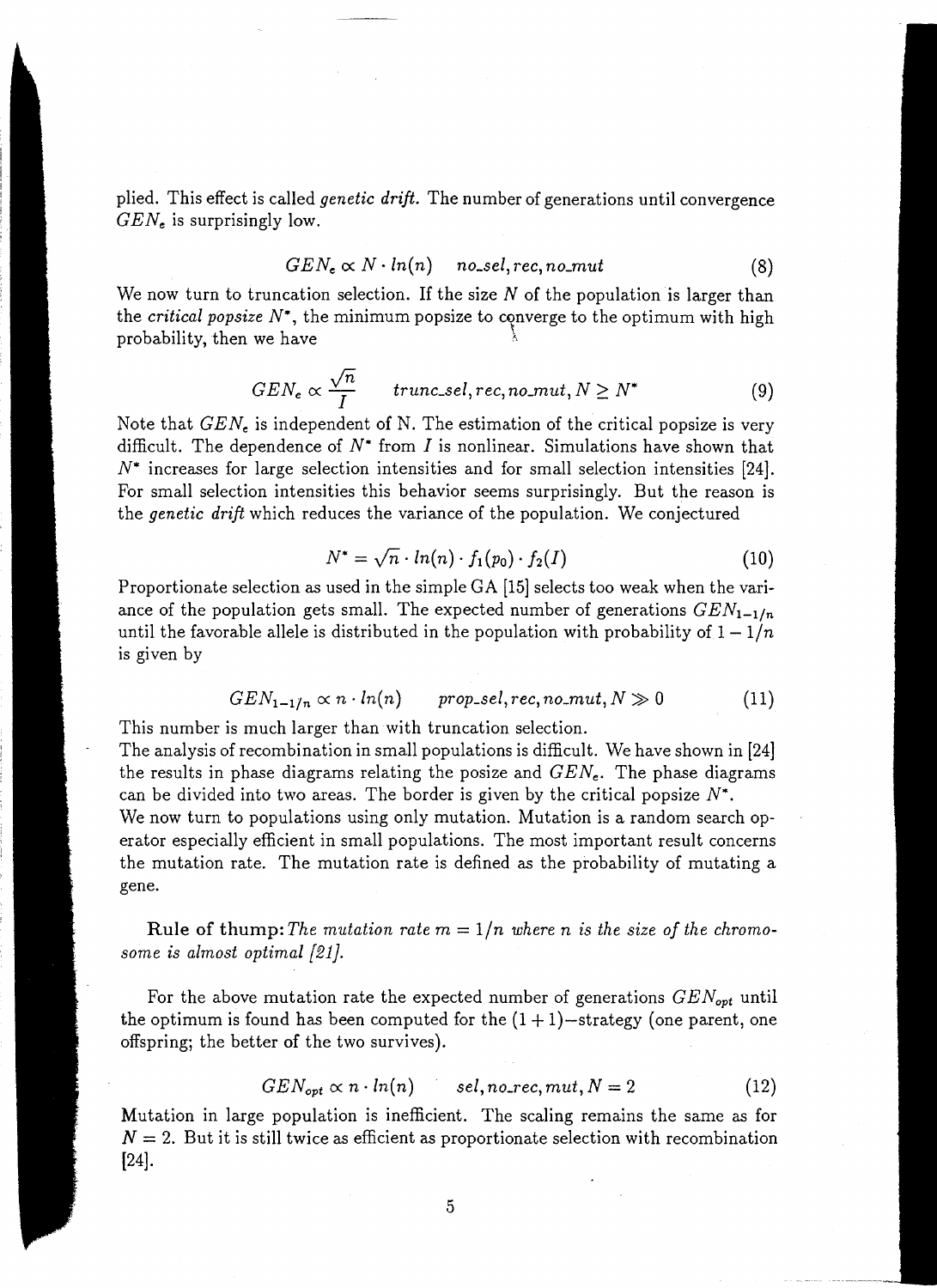$$
GEN_{1-1/n} \propto n \cdot ln(n) \qquad sel, no\_rec, mut, N \gg 0 \qquad (13)
$$

For binary fitness functions, populations using either recombination or mutation are able to locate the optimum. Moreover, the asymptotic order of the number of trials needed *(FE<sub>opt</sub>)*, seems to be the same, namely  $O(n \cdot ln(n))$ . For recombination this number is obtained by multiplying  $GEN$  by the critical popsize  $N^*$ . Therefore the question which of the two operators is more efficient is difficult to answer. The comparison needs an exact expression for  $N^*$ , which we have not yet obtained. But we can easily make a qualitative comparison. The major difference between mutation and recombination is their dependence on p*<sup>0</sup> ,* the percentage of the desired *allele* in the initial population.

Let us take  $p_0 = 1 - 1/n$  as example. Then just one bit of a chromosome is wrong on the average. Mutation will need about  $O(n)$  trials to change the incorrect bit. Uniform crossover of two strings, each with one bit wrong, will generate the optimum string with probability 1/4, independent of the size of the problem. Therefore the critical popsize  $N^*$  is also independent of *n*. Thus recombination is much more efficient than mutation. But the determination of the exact  $N^*$  is also difficult in this simple case. It will need on the average 4 trials to generate the optimum. But the probability that a popsize of 4 will not generate the optimum is  $0.75^4 = 0.31$ . It needs 16 trials in order to obtain the optimum with 99% probability.

If we take  $p_0 = 1/n$  the situation is reversed. Here only one bit is correct on the average. Now mutation is much more efficient than recombination which needs a huge popsize in order to locate the optimum. It is obvious that mutation is more successful than recombination when far from the optimum. Recombination has too few building blocks to generate better offspring. But recombination is more effective than mutation near the optimum. Here the success of a mutation is the lowest.

A more detailed comparison between mutation and recombination, also by means of a competition between populations can be found in [22]. We now turn to general fitness functions.

# D. Heritability and regression

The first theorem connects the realized heritability  $b_t = R(t)/S(t)$  with the **regression** coefficient between *midparent* and offspring. Let  $x_i(t), x_j(t)$  be the phenotypic values of parents  $i$  and  $j$ , then

$$
x_m(t) = \frac{x_i(t) + x_j(t)}{2}
$$

**is called the midparent value.** Let the stochastic variable  $X_m$  denote the midparent value.

**Theorem 1** Let  $X(t) = (x_1(t), \ldots x_N(t))$  be the population at generation t, where Zi *denotes the phenotypic value of individual* i. *Assume that an offspring generation*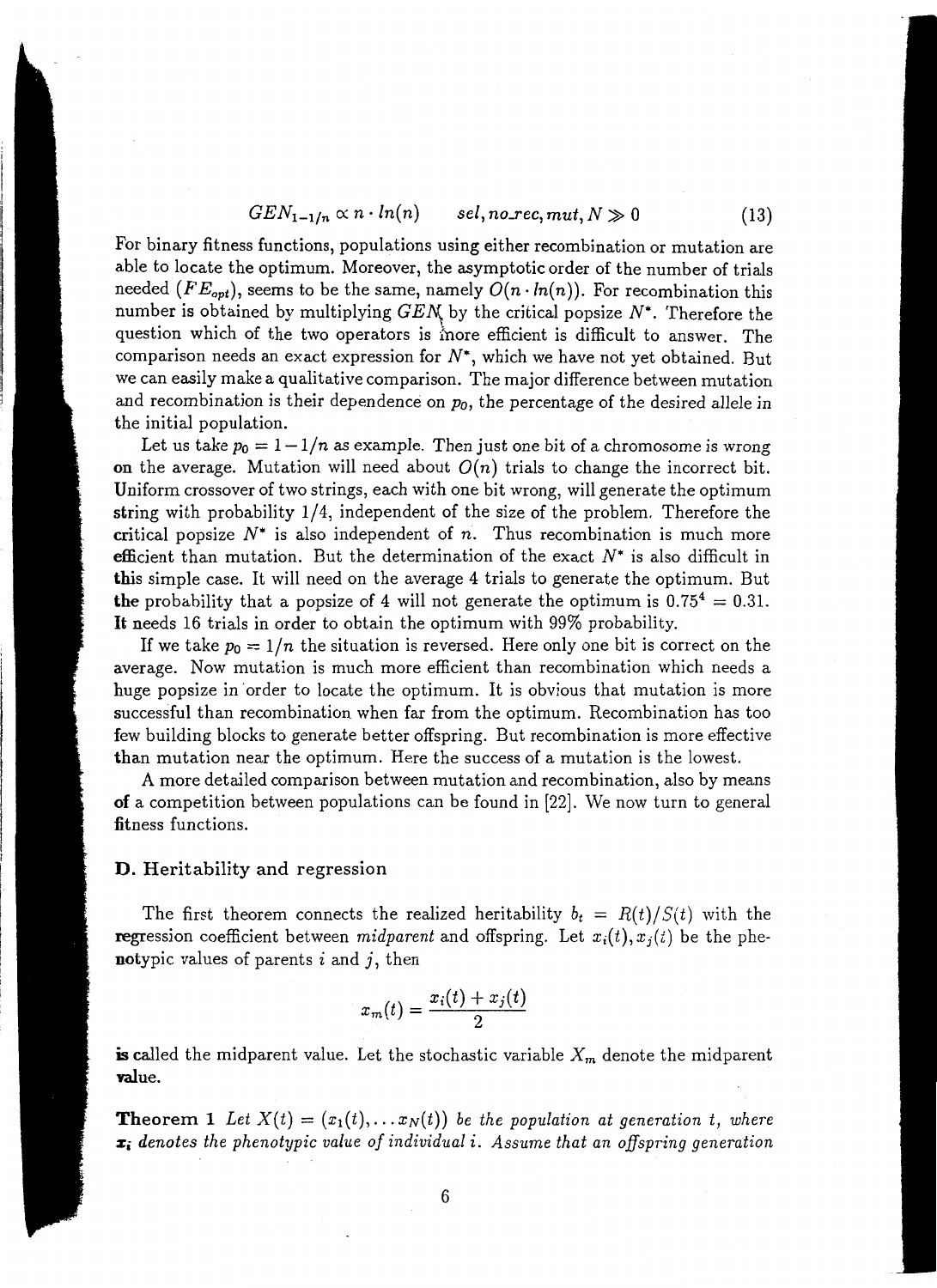$X'(t + 1)$  *is created by random mating, without selection. If the regression equation* 

$$
x'_{ij}(t+1) = a(t) + b_{X'X_m}(t) * \frac{x_i(t) + x_j(t)}{2} + \epsilon_{ij}
$$
 (14)

*with* 

$$
\setminus E(\epsilon_{ij})=0
$$

*is valid, where*  $x'_{ij}$  *is the offspring of*  $x_i$  *and*  $x_j$ *, then* 

$$
b_{X'X_m}(t) \approx b_t \tag{15}
$$

The proof can be found in [24]. The theorem says that the realized heritability  $R(t)/S(t)$  is equal to some regression coefficient of midparent and offspring.

The importance of regression for estimating the heritability was discovered by Galton and Pearson. They used scatter diagrams of midparent and offspring. The computation of the regression coefficient was done rather intuitively [13]. The problem of computing a good regression coefficient is solved by the theorem of Gauss-Markov. We just cite the theorem. The proof can be found in any textbook on statistics [25].

Theorem 2 *A good estimate for the regression coefficient of midparent and offspring is given by* 

$$
b_{X'X_m}(t) = \frac{cov(x'(t), x_m(t))}{var(x_m(t))}
$$
\n(16)

The covariance of  $X'$  and  $X_m$  is defined by

$$
cov(x'(t), x_m(t)) = \frac{1}{N} \sum_i (x'_i(t) - av(x'(t))) * (x_{m_i}(t) - av(x_m(t)))
$$

where *av* denotes the average and *var* the variance. Closely related to the regression coefficient is the correlation coefficient  $r_{X'X_m}$ . It is given by

$$
r_{X'X_m}(t) = b_{X'X_m}(t) * (\frac{var(x_m(t))}{var(x'(t))})^{1/2}
$$

The above theorem enables us to estimate the heritability by a second method. It works as follows. For a large sample population  $X$  the offspring have to be created by random mating. Then the regression coefficient  $b_{X'X}$  can be computed by equation 16. This procedure is more robust than dividing  $R(t)$  by  $S(t)$ . First, it works also in the case of small selection intensity, and second, the trustworthiness of the computation can be estimated by statistical techniques.

By the above method an average value for the heritability is computed. The average is taken over the whole domain. For the breeder genetic algorithm we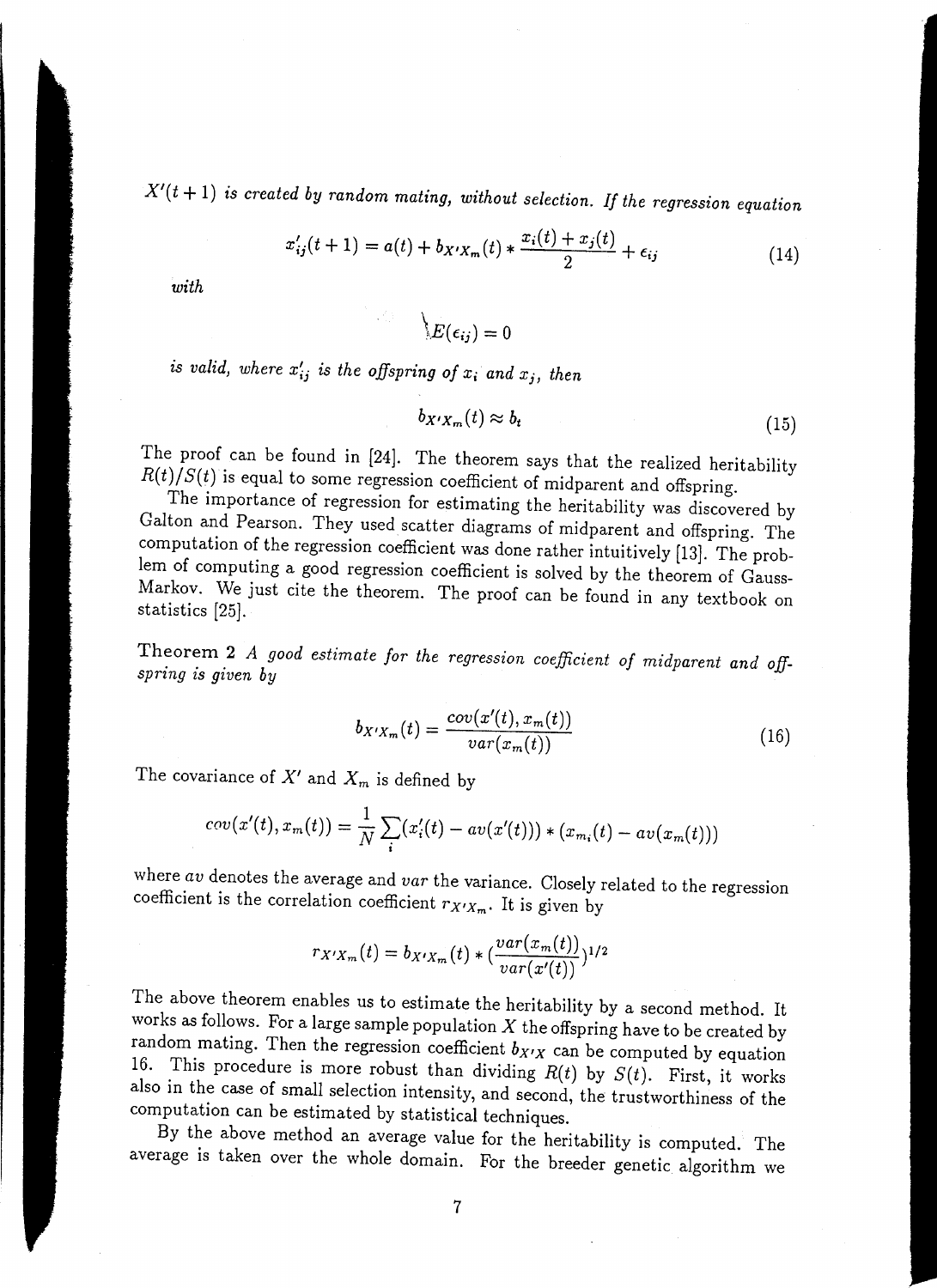decided to proceed slightly differently. The regression coefficient is only computed for the *selected parents* and their offspring. This local approximation makes it possible to compute regression coefficients which depend on the given population and the local fitness landscape.

ا<br>ا

-

The next theorem shows the connection between *midparent* and *parent* regression.

Theorem 3 *Midparent and parent regression are connected by* 

$$
b_{X'X}(t) = 0.5 \cdot b_{X'X_m}(t)
$$

$$
r_{X'X}(t) = \sqrt{\frac{1}{2}} r_{X'X_m}(t)
$$

*For purely additive gene effects we have*  $b_{X'X_m} = 1$  *and*  $r_{X'X_m}(t) = \sqrt{\frac{1}{2}}$ 

Proof 1 *We have* 

$$
cov(x'(t), x_m(t)) = cov(x'(t), x(t))
$$

$$
var(x_m(t)) = var(0.5(x_1(t) + x_2(t)) = 0.5 \cdot var(x(t))
$$

*From {16) the first part of the theorem is· obtained. A rigorous proof of the second part will be given in a forthcoming paper.* 

The above theorem shows that the maximum correlation coefficient for midparent and offspring is  $\sqrt{0.5}$ . For parent and offspring the maximum is 0.5. This result one would intuitively expect. About half of the genes of each parent are transferred to the offspring. The theorem assumes that the parents are different. If the parents are phenotypically and genetically equal, then the correlation coefficient will be 1.

In the next section we will apply the above statistical measures for different fitness functions to analyse the BGA.

# E. Application of the breeding theory

In this section we will show how to apply the theory. We will use continuous and binary fitness functions. We start with continuous functions. The BGA for continuous functions has been described in [23]. It uses a floating point representation. In our simulations we will use the genetic operator *discrete recombination.* It chooses with probability 0.5 for each variable one of the two floating point values of the parents.

As a first example we take the minimization of the hypersphere. In figure 2 the two different estimates for the heritability are shown for each generation. For the simulation a truncation threshold of 0.5 was applied. Both heritability estimates oscillate around 1 as predicted. The correlation coefficient stays at about 0.5. This is less than the maximum value of  $\sqrt{0.5}$ . The reason for this difference is the selection. The selection reduces the variance of the parents and therefore the correlation coefficient.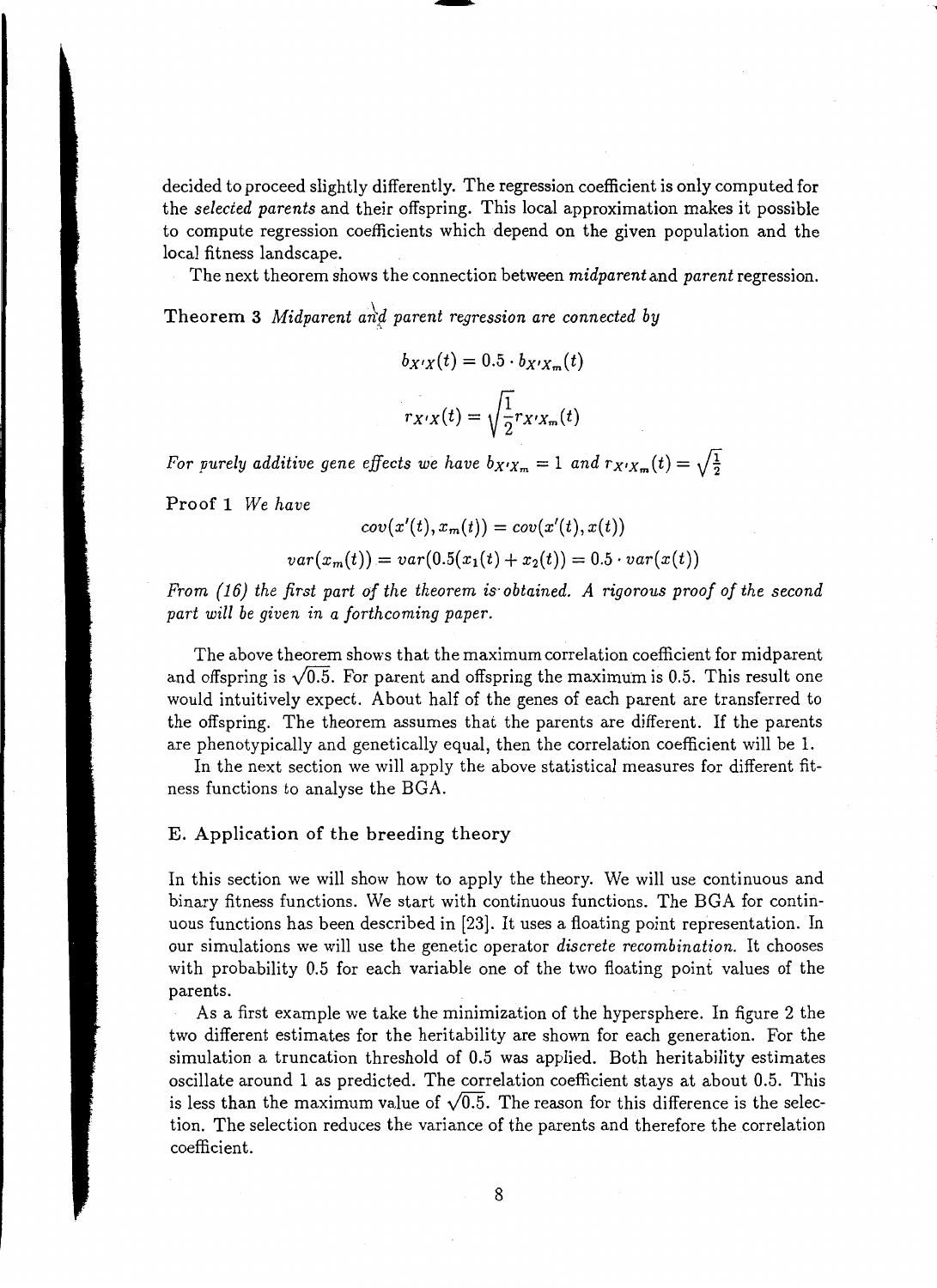We just report the results for a simulation run without selection. In this case the  $R(t)/S(t)$  estimator cannot be used because S(t) is about 0. The regression coefficient can be computed as usual and remains 1. Furthermore the correlation coefficient is about  $\sqrt{0.5}$  as predicted by the theory.

The above results are not restricted to simple unimodal functions. As next example we take the highly multimodal function which is known as Schwefel's function  $F7 \; [23]$ .

$$
F_7 = \sum_{i=1}^{n} -x_i \sin\left(\sqrt{|x_i|}\right) \quad -500 \le x_i \le 500 \tag{17}
$$

The theory predicts that the multimodality of this function can be considered more or less as noise for the BGA. It should have no major influence on the regression coefficient. Indeed, with random mating, the regression coefficient is 1 and the correlation coefficient between midparent and parent is about  $\sqrt{0.5}$ , just as for the hypersphere. Figure 3 shows a real BGA simulation run with selection, recombination *and* mutation. One clearly observes that the search is first driven by recombination, then by mutation. From generation 20 on, the regression coefficient substantially differs from the ratio estimator  $R(t)/S(t)$ . Now the search is mainly driven by the random operator mutation. The BGA mutation scheme is described in (23].

Next we turn to binary functions. We take as examples

- $\bullet$  ONEMAX $(n)$
- PLATEAU $(20,3)$
- $\bullet$  DECEP(10,3)

*ON EM AX* gives the number of 1 'sin the string, *PLAT EAU(20,* 3) has a string length of 60. An increase in fitness is allocated if three consecutive bits at loci  $1,3,6,$ ... are 1's. In each case, the fitness is increased by 3. *DECEP(10,3)* is the deceptive function defined by Goldberg [16].

In figure 4 the results of a BGA run are shown for *ON EM AX(64)* with a truncation threshold of  $T = 0.5$ , uniform crossover but without mutation. The two heritability estimates coincide fairly well. They are about 1, as predicted. The correlation coefficient is about 0.5 till generation 14. This is less than the correlation coefficient without selection, which is  $\sqrt{0.5}$ . At the end of the run the correlation coefficient increases. This -behavior indicates that the genotypes of the selected parents become too similar. Therefore the offspring is equal to the parents.

Our next example is the PLATEAU function. We will discuss PLATEAU(20,3) and PLATEAU(20,5). PLATEAU(20,5) has a plateau of size 5, therefore it is more difficult to optimize. Without selection the regression coefficients for the two functions are about 0.7 and 0.4, the correlation coefficients are about 0.5 and 0.3. In figure 5 we have used a truncation threshold of  $T = 0.5$ . For both functions the regression coefficients are substantially higher than without selection. This indicates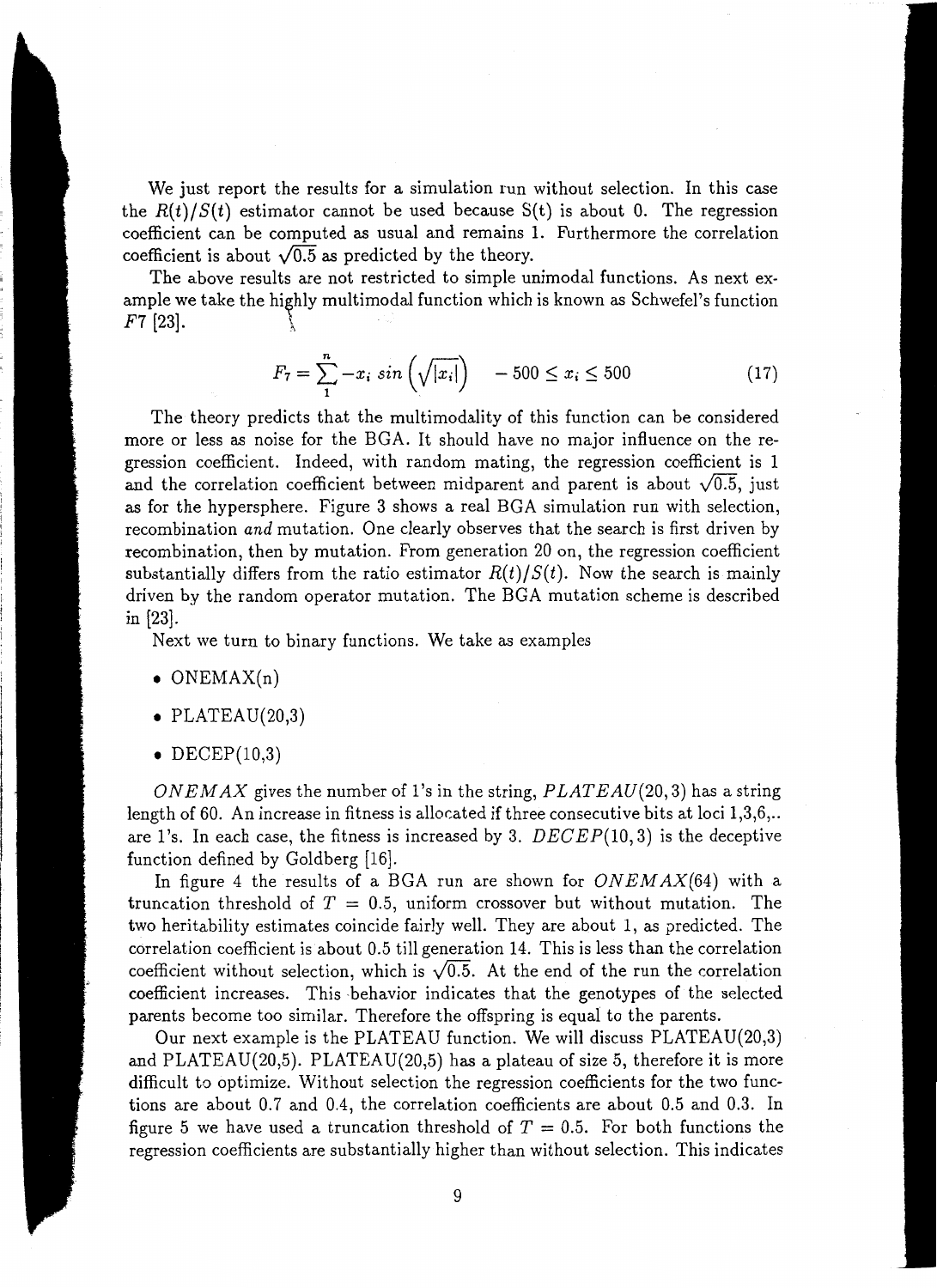that selection is very effective for this fitness function. But note that the realized heritability  $R(t)/S(t)$  is considerably smaller.

The last example is the deceptive function DECEP(10,3). This function is called deceptive, because the search is guided into the local optimum  $(0, 0, 0)$ . The global optimum is at  $(1, 1, 1)$ . Without selection, the regression coefficient is about 0.5 and the correlation coefficient about 0.35. This is shown in figure 6.

The behavior radically changes with selection. If selection is applied, both the regression coefficient and the ratio estimator become erratic and half of the time negative. This shows that the fitness function deceives the crossover operator. The operator is creating offspring which are not correlated to the parents.

To summarize this section: *The theory presented in the previous section is especially applicable for continuous functions. For many continuous fitness functions the regression coefficient will be* 1, *the maximum possible. For binary functions the regression coefficient and the realized heritability give useful information about the complexity of the fitness landscape and how to guide the breeding programme.* 

# F. A short history of population genetics

The theory presented in the previous sections is an adaptation of classical concepts of population genetics and statistics to genetic algorithms. Therefore a review about the most important developments seems appropriate.

Genetics represents one of the most satisfying applications of statistical methods. Galton and Pearson found at the end of the last century a striking empirical regularity. On the average a son is halfway between his father and the overall average height for sons. They used data from about 1000 families. In order to see this regularity Galton and Pearson invented the scatter diagram, regression and correlation [13].

Independently Mendel found some other striking empirical regularities like the reappearance of a recessive trait in one-fourth of the second generation hybrids. He made up a chance model involving what are now called *genes* to explain his rules. He conjectured these genes by pure reasoning - he never saw any.

At first sight, the Galton-Pearson results look very different from Mendel's, and it is hard to see how they can be explained by the same biological mechanism. Indeed Pearson wrote an article in 1904 claiming that his results cannot be explained by Mendel's laws. About 1920 Fisher, Wright and Haldane more or less simultaneously recognized the need to recast the Darwinian theory as described by Galton and Pearson in Mendelian terms. They succeeded in this task, but unfortunately much of the original work is very difficult to follow. The difficulty lies in the concept of *additive genetic variance* and its connection to *heritability.* We will explain the additive genetic variance and its application in the Breeder Genetic Algorithm in a forthcoming paper. Here we just cite from [9]. "The additive genetic variance in any character measures, approximately, that part of the total variance that can be accounted for by genes responsible for that character, freed from the further variatation caused by interaction between these genes. Since it is a gene that a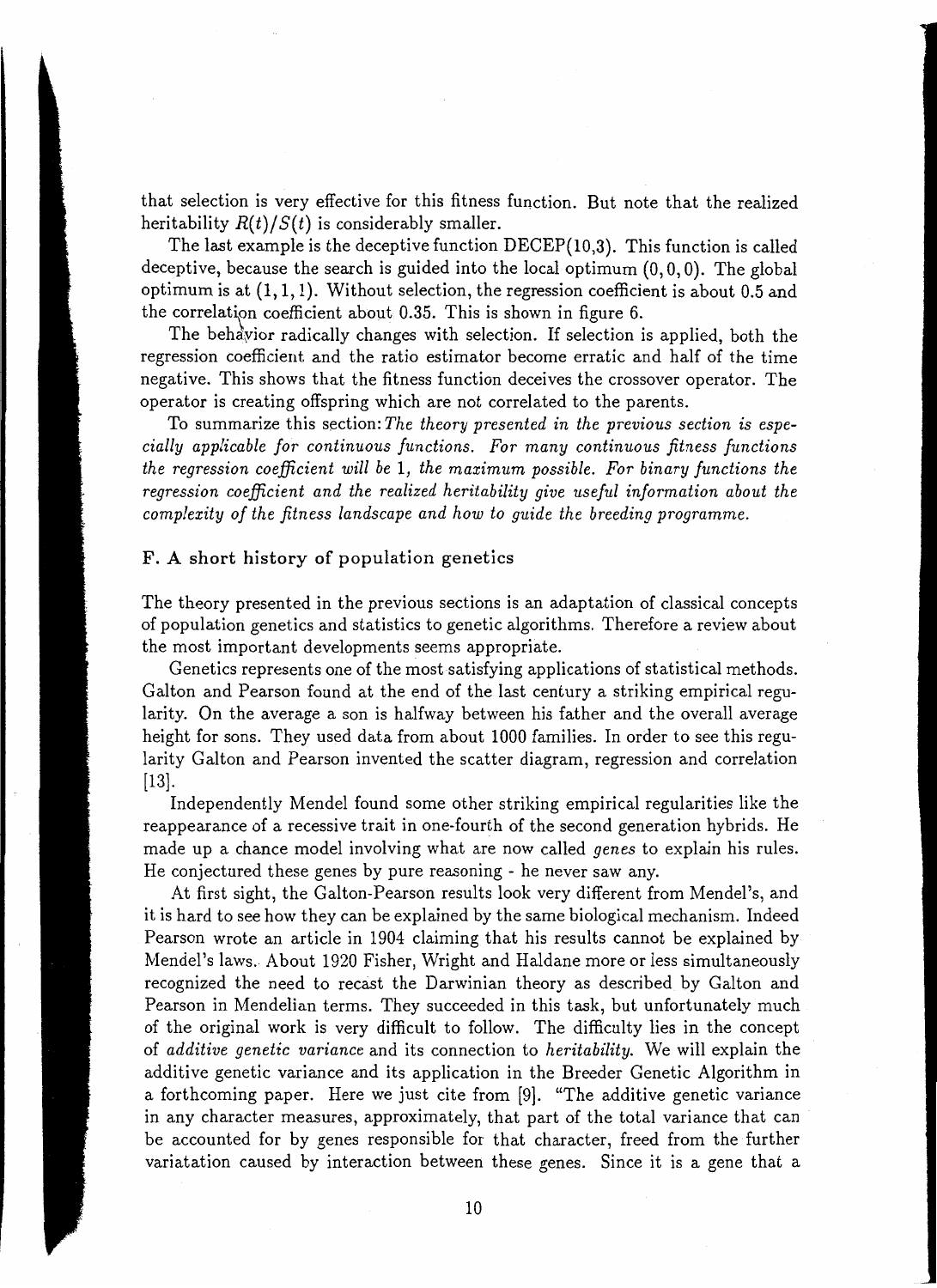parent passes on to his offspring, rather than a genotype, at any locus, it is only the additive part of the genetic variance that has evolutionary significance."

...... lri'l

*We* are currently *trying to adapt the concept of additive genetic to our breeder*  genetic algorithm.

In summary: *There are three different methods to estimate the heritability. The*  **first** one is  $b_t = R(t)/S(t)$ . This number is called the realized heritability. The second one is the regression coefficient offspring to midparent of Galton and Pearson. The *third estimate is the quotient of the additive genetic variance divided by the total variance*  $V_A/V_p$ .

# **1.3.2** Optimization

The theoretical results have been used to design and control the breeder genetic algorithm for continuous function optimization. We have shown the following theorem [23].

Theorem 4 *Let a unimodal fitness function F of n variables be given. Let the initial*  solution be  $||d_0||$  away from the optimum. Then in order to locate the optimum with *a precision of* € *the EGA using a popsize of two and mutation only will need about* 

$$
FE = c \cdot n \cdot \ln \frac{||d_0||}{\epsilon} \tag{18}
$$

*function evaluations.* 

This result shows that the BGA scales linearly in the number of variables. We conjecture that the above scaling is optimal for search procedures which do not use derivatives of the function.

Our theoretical results indicate that the above theorem should also be valid for many multimodal functions. This has been confirmed by simulations. At this moment the EGA scales better than any other known genetic algorithm.

Knowing that the scaling is optimal we will reduce the scaling factor c in the future. This will be done by introducing a *multiresolution search.* This will be achieved by a competition between populations. Different populations search the space by different strategies e.g. large steps or small steps. The populations which are more successful than the average will increase.

### 1.3.3 Discriminance analysis

The design for using the EGA for discriminance analysis has been completed. Preliminary investigations have been done using different fitness functions. The results will be reported later.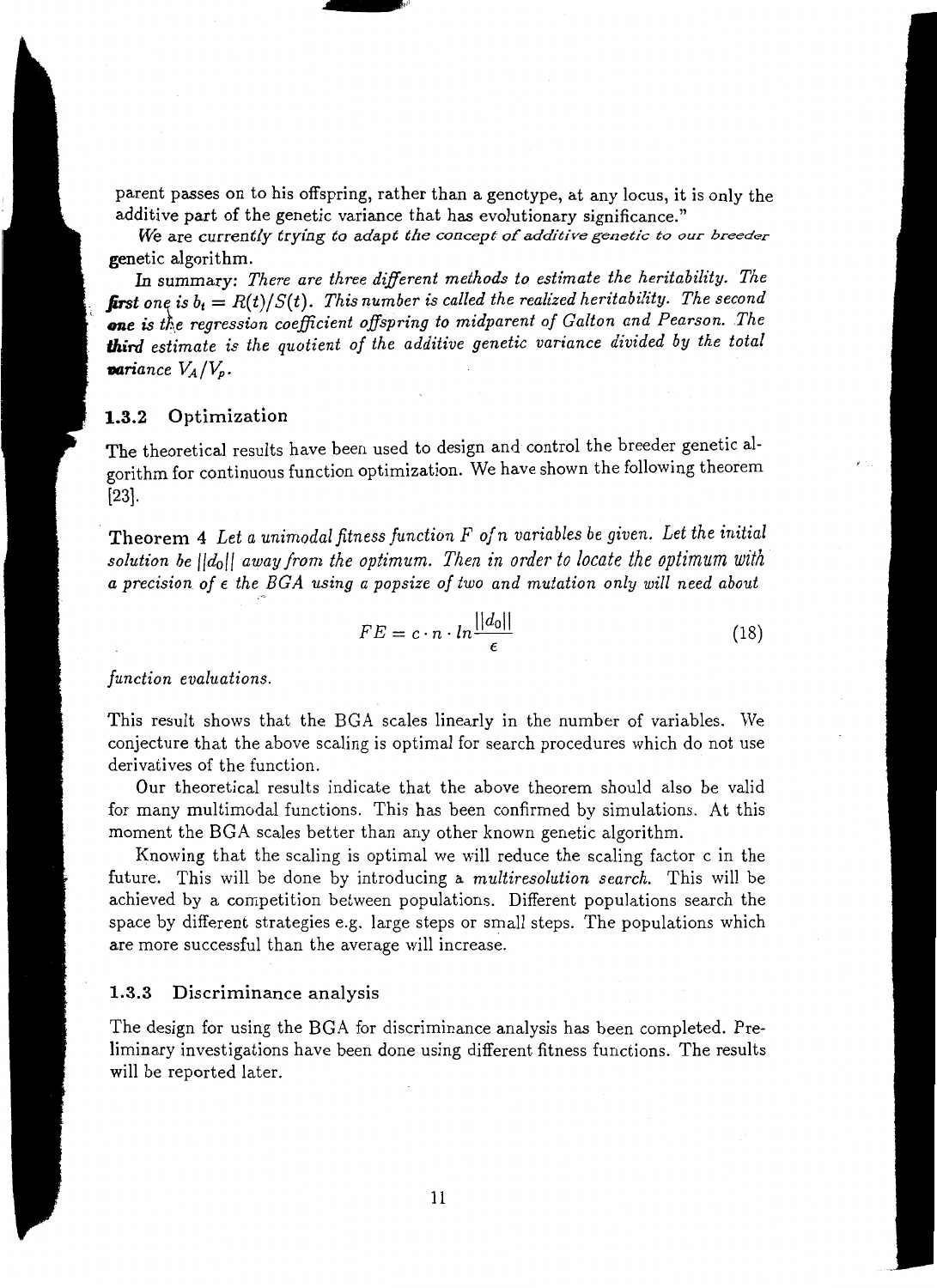# **1.3.4 Sigma-pi neural networks**

### **A. Introduction**

Genetic programming has been successfully used to evolve computer programs for solving many interesting problems in artificial intelligence and artificial life (4, 18, 19). Similar to usual genetic algorithms (GAs), genetic programming (GP) starts with a population of randomly generated individuals. Each individual is a program \ that, when executed, is the candidate solution to the problem. These programs are expressed as parse trees, or LISP S-expressions. Fitness proportionate selection and crossover are used to produce increasingly fitter populations of computer programs.

While most GAs use binary strings of fixed size, GPs use structured representations of variable length. This is important because it is particularly suited to problems in which the optimal underlying structure must be discovered. One problem with the variable length is that the program size may grow without bound. For example, Kinnear [18] reports that all but a very few of evolved solutions to his sorting problems were so large as to defy any human understanding of them. Tackett (27], in his application of genetic programming to image processing tasks, oberserves that the size and complexity of trees grows without performance improvement.

In (29, 28) we introduced the breeder genetic programming (BGP) that employs Occam's razor in its fitness measure to evolve optimal or minimal size multilayer perceptrons. We apply here the BGP method to synthesize sigma-pi neural networks. Unlike multilayer perceptrons, sigma-pi networks use product units as well as summation units to build higher-order terms. In section B we illustrate the usefulness of higher-order terms and show how the sigma-pi networks can be used to represent higher-order networks. Results of simulation will be reported later.

#### B. Sigma-Pi Neural Networks

To motivate the approach, we start with a brief description of multilayer neural networks. Multilayer perceptrons are feedforward networks with one or more layers of nodes between the input and output units. These additional layers contain hidden units that are not directly connected to both the input and output units. The inputoutput relation of the units is given in these networks by weighted sum of inputs

$$
u_i = \sum_{j \in R(i)} w_{ij} x_j \tag{19}
$$

where  $w_{ij}$  is the connection weight from unit *j* to unit *i* and  $R(i)$  denotes the receptive field of unit  $i$ . The total input is then transferred to upper layer units by a nonlinear activation function  $f$ , e.g. a threshold function:

$$
y_i = f(u_i) = \begin{cases} +1 & \text{if } u_i > \theta_i \\ -1 & \text{otherwise} \end{cases}
$$
 (20)

where  $\theta_i$  is a threshold.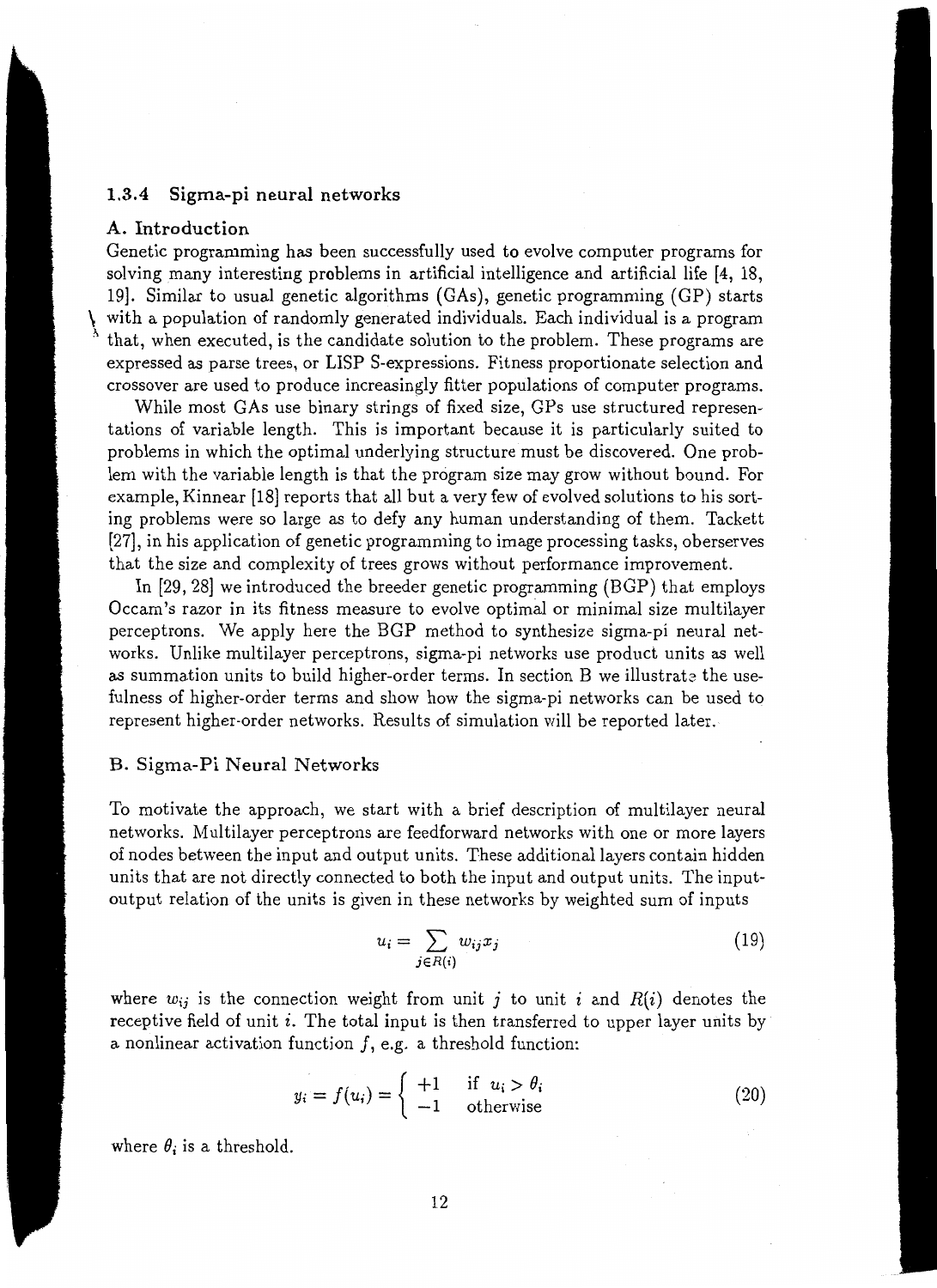A commonly adopted architecture consists of one hidden layer with full connectivity between neighboring layers. This structure has been very successful for many applications. However, they have some weaknesses:

1. The full connectivity between layers and often only between neighboring layers try to find a prediction over the full input space. This is not necessarily a good strategy. A particular task might not contain a good predictor for the full input space, but might contain functions capable of good prediction on specified regions of input space.

\ !

2. They are especially appropriate to approximating additive functions, since they employ linear combinations of inputs. However, the multilayer perceptrons cannot approximate efficiently if there are high order interactions between the inputs. Adding additional hidden layers may help to extend the representational capacity of the network.

In [29, 28]. we use genetic programming to construct a problem-specific architecture whose size and depth are adapted flexibly during evolution. The method allows partial connectivity and direct connections between non-neighboring layers to find a parsimonious architecture. In this architecture input units can be connected directly to output units. Although the method turned out to be useful to find parsimonious networks, the simulation results and the analysis of the landscapes suggested that the representation scheme does not scale well on parity-like problems.

To improve the scaling property, we extended the function set of the genetic programming to include pi-units as well as the sigma-units. While a sigma-unit calculates a sum of weighted inputs, a pi-unit builds a *product* of weighted inputs:

$$
u_i = \prod_{j \in R(i)} v_{ij} x_j. \tag{21}
$$

Here  $v_{ij}$  is the connection weight from unit j to unit i and  $R(i)$  denotes the receptive field of unit  $i$ . The resulting total input is propagated to upper layer units by an activation function chosen depending on applications.

The pi-units has been suggested earlier in the neural network community [8, 11, 26] and employed in polynominal networks [12, 17] and higher-order networks [1, 14].

A higher-order neuron of order *k* has an input-output relation given by

$$
y = f(u),
$$
  
\n
$$
u = w_0 + \sum_i w_i^{(1)} x_i + \sum_{i_1} \sum_{i_2} w_{i_1 i_2}^{(2)} x_{i_1} x_{i_2} + \cdots
$$
  
\n
$$
+ \sum_{i_1} \sum_{i_2} \cdots \sum_{i_k} w_{i_1 \cdots i_k}^{(k)} x_{i_1} \cdots x_{i_k}
$$
\n(22)

where all indices  $i_1, ..., i_m$  in  $w^{(m)}_{i_1 \cdots i_m}$  are assumed to take different values satisfying  $i_1 < i_2 < \cdots < i_m$ .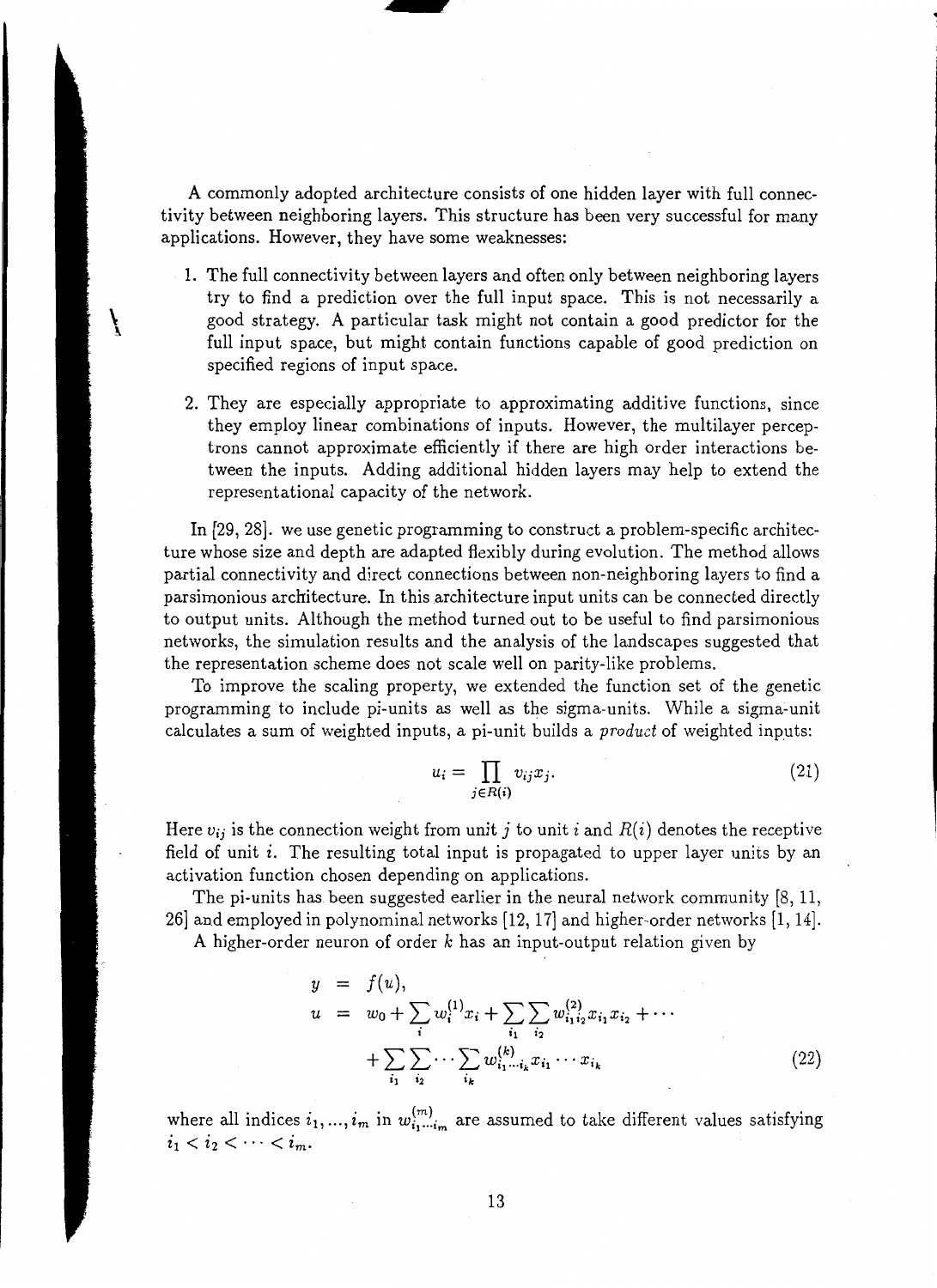Since the  $k$ -th order term consists of a linear weighted sum over  $k$ -th order products of inputs, we can rewrite it using pi-units:

$$
T^{(k)} = \sum_{i_1} \sum_{i_2} \cdots \sum_{i_k} w_{i_1 \cdots i_k}^{(k)} x_{i_1} \cdots x_{i_k}
$$
  
\n
$$
= \sum_{i_1} \sum_{i_2} \cdots \sum_{i_k} w_{i_1, \ldots, i_k}^{(k)} g\left(\prod_{i=i_1}^{i_k} x_i\right)
$$
  
\n
$$
= \sum_{i_1} \sum_{i_2} \cdots \sum_{i_k} w_{i_1, \ldots, i_k}^{(k)} g\left(\prod_{i=i_1}^{i_k} v_i x_i\right)
$$
  
\n
$$
= \sum_{(i_1, i_2, \ldots, i_k)} w_{i_1, \ldots, i_k}^{(k)} P^{(k)},
$$
\n(23)

where

$$
P^{(k)} = P_{i_1, i_2, \dots, i_k}^{(k)} = g\left(\prod_{i=i_1}^{i_k} v_i x_i\right) \tag{24}
$$

assuming

$$
g(u) = u \text{ and } v_i = 1. \tag{25}
$$

The higher-order terms can be again used as building blocks which are able to capture a high-order correlational structure of the data. In particular, by building a sigma unit which has as input various higher-order terms, we can construct a higher-order network of sigma-pi units:

$$
y_i = f_i(u_i) = f_i\left(\sum_k w_k T^{(k)}\right) \tag{26}
$$

The problem in using higher-order networks is that the number of terms explodes with the problem size; the number of parameters necessary for specifying an order *k* neuron is

$$
r_k = \sum_{i=0}^k n_i C_i,\tag{27}
$$

because  $w^{(m)}_{i_1\cdots i_m}$  have  ${}_{n}C_m$  components. Here *n* is the total number of inputs and  $J_m C_m$  are the binomial coefficients. As an example, an order 4 neuron has  $2^4 = 16$ parameters as shown in Figure 7.

To avoid the combinatorial explosion, a method is needed to discover and combine useful terms and to eliminate non-essential terms. This will be done with the breeder genetic algorithm. The sigma-pi networks are represented as a set of *m*  trees, where *m* is the number of output units. Each tree has an arbitrary number of subtrees .

. The major problem of genetic programming is the operator *exchange of subtrees.*  This operator is **not** a crossover operator in the usual sense. It violates the requirement that a crossover of two genetical equal parents creates a genetical identical offspring. Therefore the theory of the BGA has to be extended for this operator.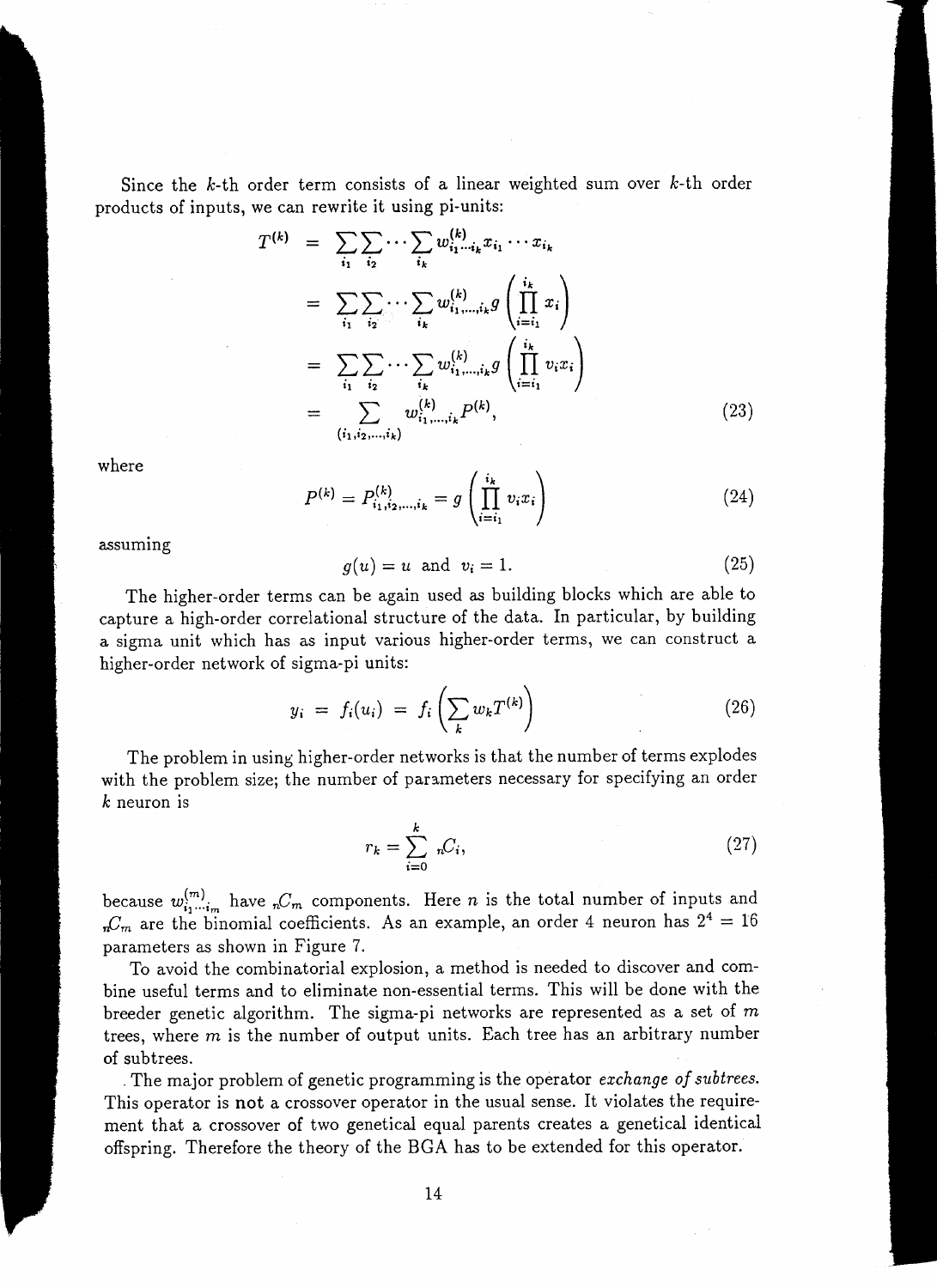# **References**

- [1] Shun-lchi Amari. Dualistic geometry of the manifold of higher-order neurons. *Neural Networks,* 4:443-451, 1991.
- [2] G. Asoh and H. Miihlenbein. On the mean convergence time of genetic populations without selection. Technical report, GMD, Sankt Augustin, 1994.
- [3] M. G. Bulmer. *"The Mathematical Theory of Quantitative Genetics".* Clarendon Press, Oxford, 1980.
- [4] Robert James Collins. *Studies in Artificial Evolution.* PhD thesis, University of California, Los Angeles, 1992.
- [5] J. F. Crow. *Basic Concepts in Population, Quantitative and Evolutionary Genetics.* Freeman, New York, 1986.
- [6] J. F. Crow and M. Kimura. An Introduction to Population Genetics Theory. Harper and Row, New York, 1970.
- [7] Ch. Darwin. *The Origins of Species.by Means of Natural Selection.* Penguin Classics, London, 1859.
- [8] Richard Durbin and David E. Rumelhart. Product units: A computationally powerful and biologically plausible extension to backpropagation networks. *Neural Computation,* 1:133-142, 1989.
- [9] W.J. Ewens. On the role of mathematical statistics in population genetics. In K.V. Mardia, editor, *The Art of Statistical Science,* pages 233-260. Wiley, 1992.
- [10] D. S. Falconer. *Introduction to Quantitative Genetics.* Longman, London, 1981.
- (11] J. A. Feldman and D. H. Ballard. Connectionistmodels and their properties. *Cognitive Science,* 6:205-254, 1982.
- (12] Jiirgen Franke. On the functional classifier. In *Proceedings of the First International Conference on Document Analysis and Recognition,* 1993.
- [13] D. Freedman, R.Pisani, R. Purves, and A. Adhikkari. *Statistics second edition.*  W.W. Norton, New York, 1991.
- (14] C. Lee Giles and Tom Maxwell. Learning, invariance, and generalization in high-order neural networks. *Applied Optics,* 26(23):4972-4978, 1987.
- [15] D.E. Goldberg. *Genetic Algorithms in Search, Optimization and Machine* Learning. Addison-Wesley, Reading, 1989.
- (16] D.E. Goldberg. Genetic algorithms, noise, and the sizing of populations. *Complex Systems,* 6:333-362, 1992.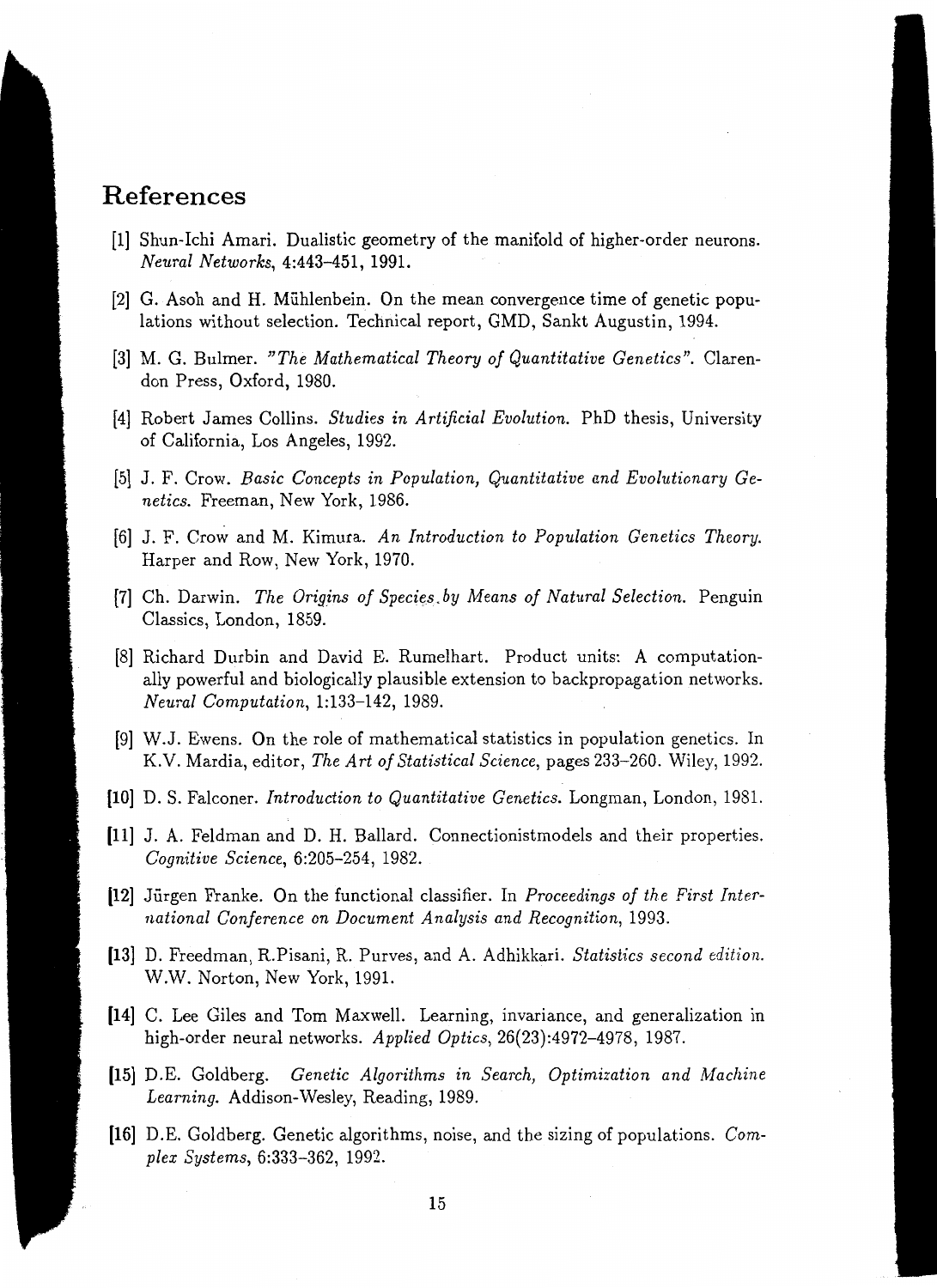- [17] A. G. lvakhnenko. Polyno'mial theory of complex systems. *IEEE Transactions on Systems, Man, and Cybernetics,* 1{ 4):364-378, 1971.
- [18] K. E. Kinnear Jr. Generality and difficulty in genetic programming: Evolving a sort. InS. Forrest, editor, *Proceedings of the Fifth International Conference on Genetic Algorithms (ICGA-93),* pages 287-294, San Mateo, CA, 1993. Morgan Kaufmann.
- [19] J. R. Koza. *Genetic Programming: On the Programming of Computers by Means of Natural Selection.* MIT Press, 1992.
- (20] H. Miihlenbein. Evolution in time and space the parallel genetic algorithm. In G. Rawlins, editor, *Foundations of Genetic Algorithms,* pages 316-337, San Mateo, 1991. Morgan-Kaufman.
- [21] H. Mühlenbein. How Genetic Algorithms Really Work: Mutation and Hillclimbing. In R. Manner and B. Manderick, editors, *Parallel Problem Solving from Nature,* pages 15-26, Amsterdam, 1992. North-Holland.
- (22] H. Miihlenbein and D. Schlierkamp-Voosen. Analysis of Selection, Mutation and Recombination in Genetic Algorithms. *Neural Network World,* 3:907-933, 1993.
- (23] H. Miihlenbein and D. Schlierkamp-Voosen. Predictive Models for the Breeder Genetic Algorithm: Continuous Parameter Optimization. *Evolutionary Computation,* 1:25-49, 1993.
- [24) H. Miihlenbein and D. Schlierkamp-Voosen. The science of breeding and its *application to* the breeder *genetic algorithm. Technical* report, GMD, Sankt Augustin, 1994.
- [25] C.R. Rao. *Linear Statisticcal Inference and Its Application.* Wiley, New York, 1973.
- [26] D. E. Rumelhart, G. E. Hinton, and J. L. McClelland. A general framework for parallel distributed processing. In D. E. Rumelhart and J. L. McClelland, editors, *Parallel Distributed Processing,* volume I, pages 45-76. MIT Press, 1986.
- [27] W. A. Tackett. Genetic programming for feature discovery and image discrimination. In S. Forrest, editor, *Proceedings of the Fifth International Conference on Genetic Algorithms (ICGA-93),* pages 303-309, San Mateo, CA, 1993. Morgan Kaufmann.
- [28] Byoung-Tak Zhang and Heinz Miihlenbein. Evolving optimal neural networks using genetic algorithms with Occam's razor. *Complex Systems,* 1993. (forthcoming).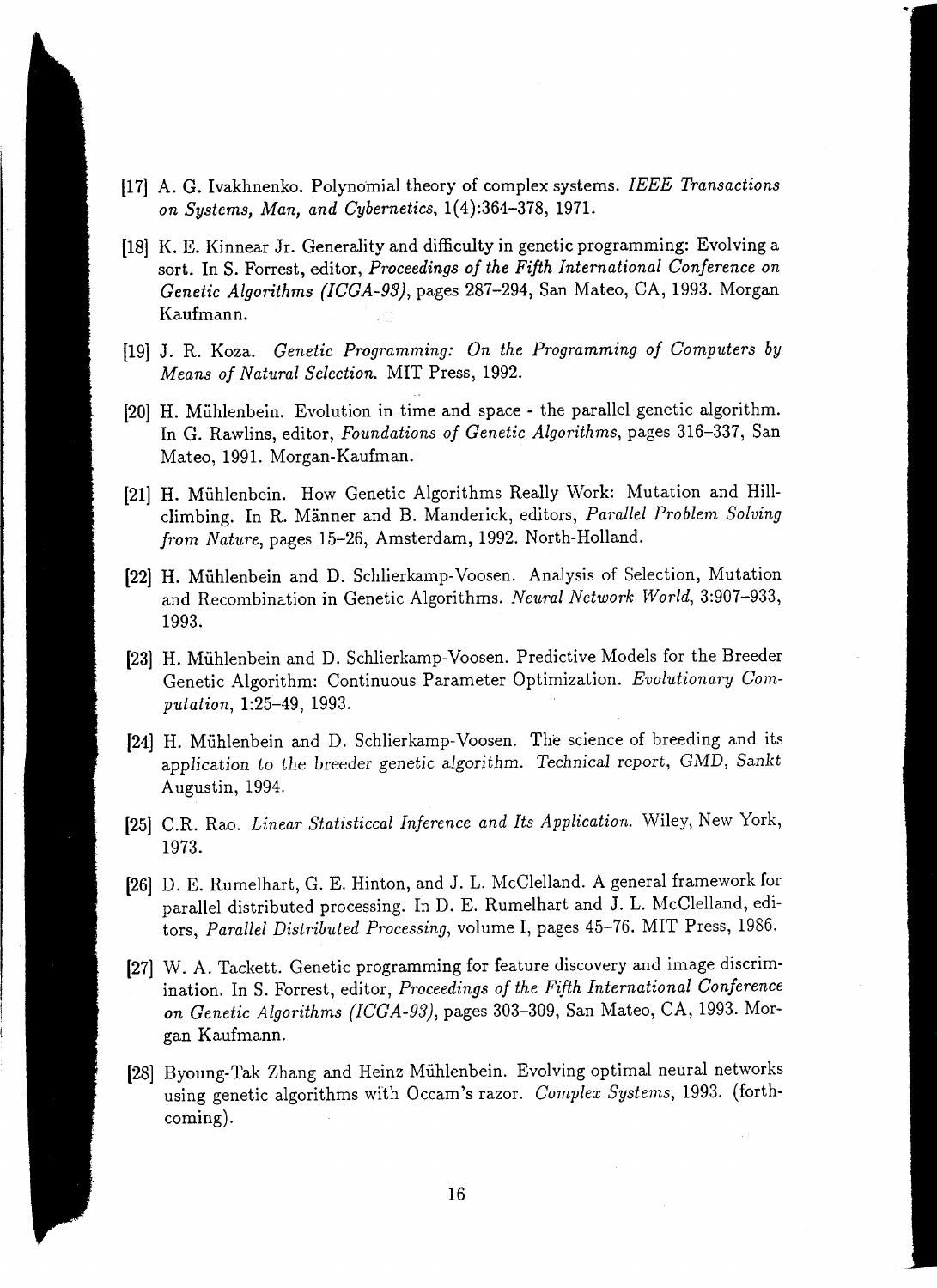[29] Byoung-Tak Zhang and Heinz Miihlenbein. Genetic programming of minimal neural nets using Occam's razor. In Stephanie Forrest, editor, - *!ings of the Fifth International Conference on Genetic Algorithms,* pages 342-349. Morgan Kaufmann, San Mateo, 1993.



Figure 1: Response to truncation selection



Figure 2: Heritability estimates and correlation coefficient (N=1024,T=0.5)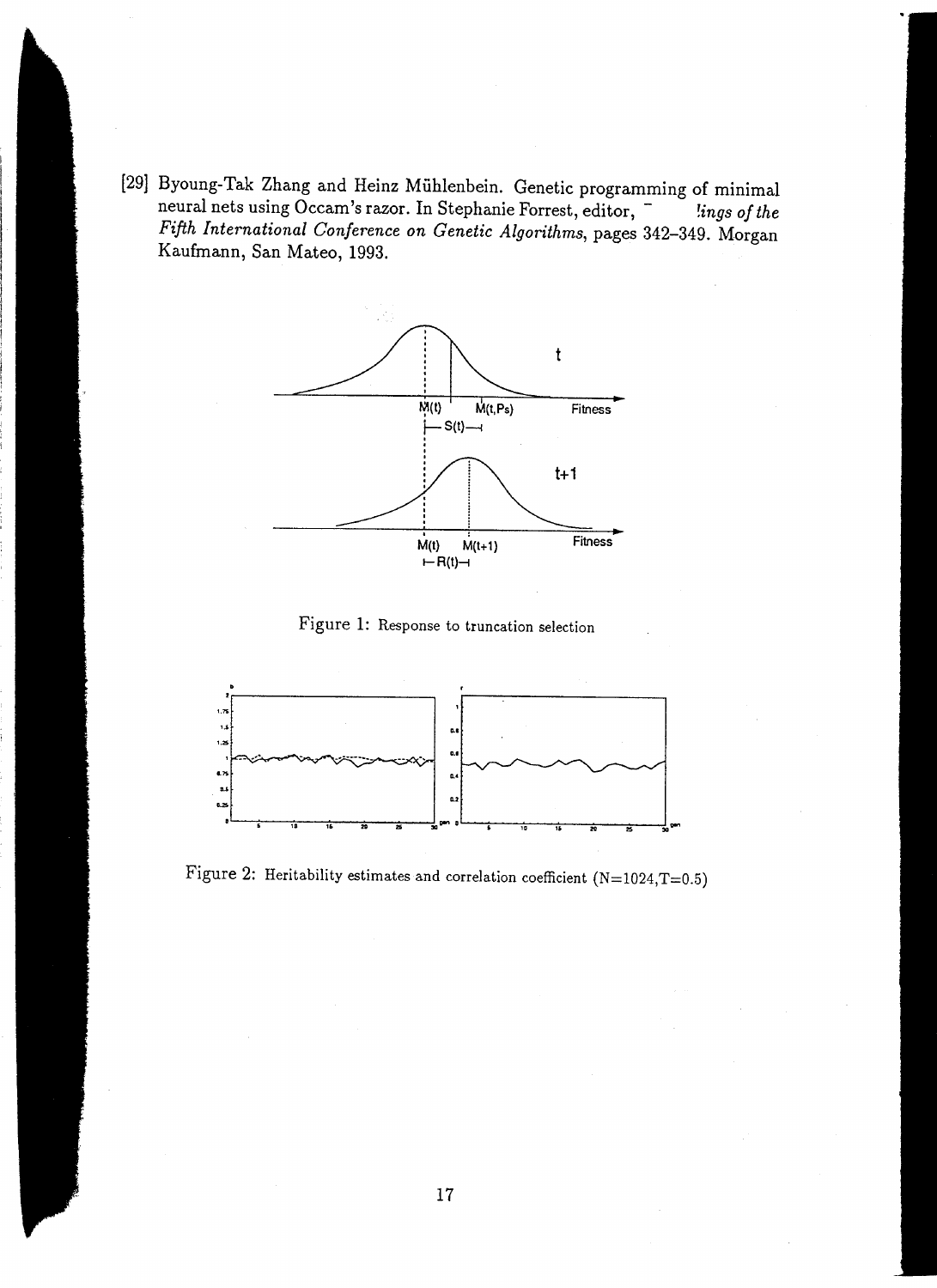

 $\int$ 

---------

Figure 3: Heritability estimates with mutation and recombination ( $N = 256$ ). The correlation coefficient r drops to zero. The regression coefficient (solid line) and the ratio estimator are almost equal at the beginning. Then the ratio  $R(t)/S(t)$  goes to zero whereas the regression coefficient remains high till generation 22.



Figure 4: Heritability and correlation estimates with recombination for ONEMAX(64) ( $N =$  $128, T = 0.5$ 



Figure 5: Regression coefficient - and  $R(t)/S(t)$  - - for PLATEAU(20,3) and (20,5)



Figure 6: Heritability and correlation estimates with recombination for DECEP(10,3) ( $N =$  $256, T = 0.5$